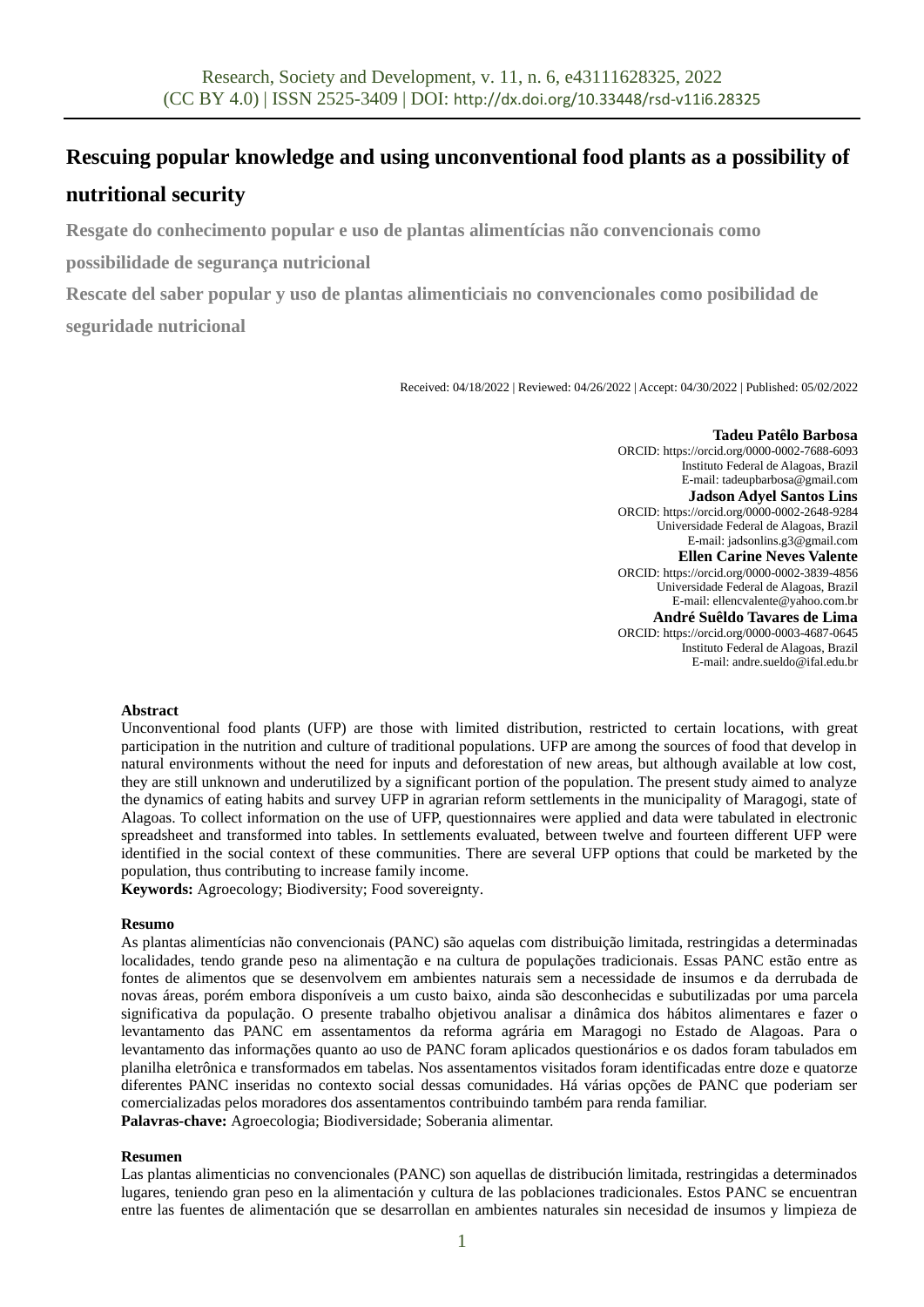nuevas áreas, pero aunque disponibles a bajo costo, aún son desconocidos y subutilizados por una parte importante de la población. El presente trabajo tuvo como objetivo analizar la dinámica de los hábitos alimentarios y encuestar el PANC en asentamientos de reforma agraria en Maragogi en el Estado de Alagoas. Para la recolección de información referente al uso del PANC se aplicaron cuestionarios y los datos fueron tabulados en planilla electrónica y transformados en tablas. En los asentamientos visitados se identificaron entre doce y catorce PANC diferentes insertas en el contexto social de estas comunidades. Existen varias opciones de PANC que podrían ser comercializadas por los habitantes de los asentamientos, contribuyendo además al ingreso familiar. **Palabras clave:** Agroecología; Biodiversidad; Soberanía alimentaria.

## **1. Introduction**

Unconventional food plants (UFP) are those with limited distribution, restricted to certain locations (Kinupp 2018). Borges e Silva (2018), through qualitative research at fairs in the city of Manaus / AM, identified that the use of UFP is deeply linked to family knowledge, passed down from generation to generation, that is, an older person or someone who has knowledge about the preparation and handling of species, passes on a recipe to young people and thus the knowledge is perpetuated. Machado e Kinupp (2020) inform that women have greater importance in the knowledge of different wild UFP species.

Kinupp (2007) points out that because they are unknown to the majority of the population, older populations and with secular cultures, such as the indigenous, have the knowledge of these species unusual in modern society, as well as their potential use as food. Rocha *et al.* (2018) highlighted that the use of UFP by indigenous and traditional Brazilian communities, even of some with medicinal purposes, becomes an important part of the culture of these populations. In addition to involving nutrition, these plants are part of the social context of these communities, whether in the consumption of teas, juices and drinks, food preparations or through fresh consumption, helping to outline and conceive the concept of cultural and ethnobotanical identity.

Chaves (2016) conducted research with riverside communities in the lower Tapajós River and found that they still have knowledge related to UFP species, using them as food, especially fresh fruits. Brack *et al.* (2020) highlight the high richness of fruit species found in Rio Grande do Sul and the importance of their potential for sustainable use.

At the origin and development of the diverse peoples of humanity, there were great deprivations of their basic needs, such as food and shelter. When the need for food is analyzed, recurrent hunger crises were observed, in some cases local (endemic), and, more rarely, in a generalized way (pandemic), such as crises that have affected the European continent for several centuries (Kinupp & Lorenzi 2014).

Hunger can be caused by diverse environmental catastrophes, wars and economic crises. The current world foodstuff production is greater than what is actually needed to feed the population of the planet, and in addition, there is the problem of great waste in the production chain, from production properties in the field to the destination to the final consumer. Along with these factors, humanity does not use or underutilize native species or those with potential to be used as food, to diversify menus and ingested nutrients (Kinupp & Lorenzi 2014).

Wilson (2012) explains that approximately 30,000 plant species have edible parts, of which, throughout human history, only 7,000 have been grown for food purposes. Currently, 90% of the world's food comes from only twenty species, the same discovered by our ancestors, of which, only three of them (wheat, corn and rice) provide more than half of this percentage.

In addition, Ranieri (2017) states that diversified diet can bring all nutrients that the organism needs, and, in line with this argument, UFP are an excellent way for adequate, healthy and responsible diet. Regarding the environment, producing UFP means recognizing native species whose use is disappearing and also valuing our biodiversity, as many are still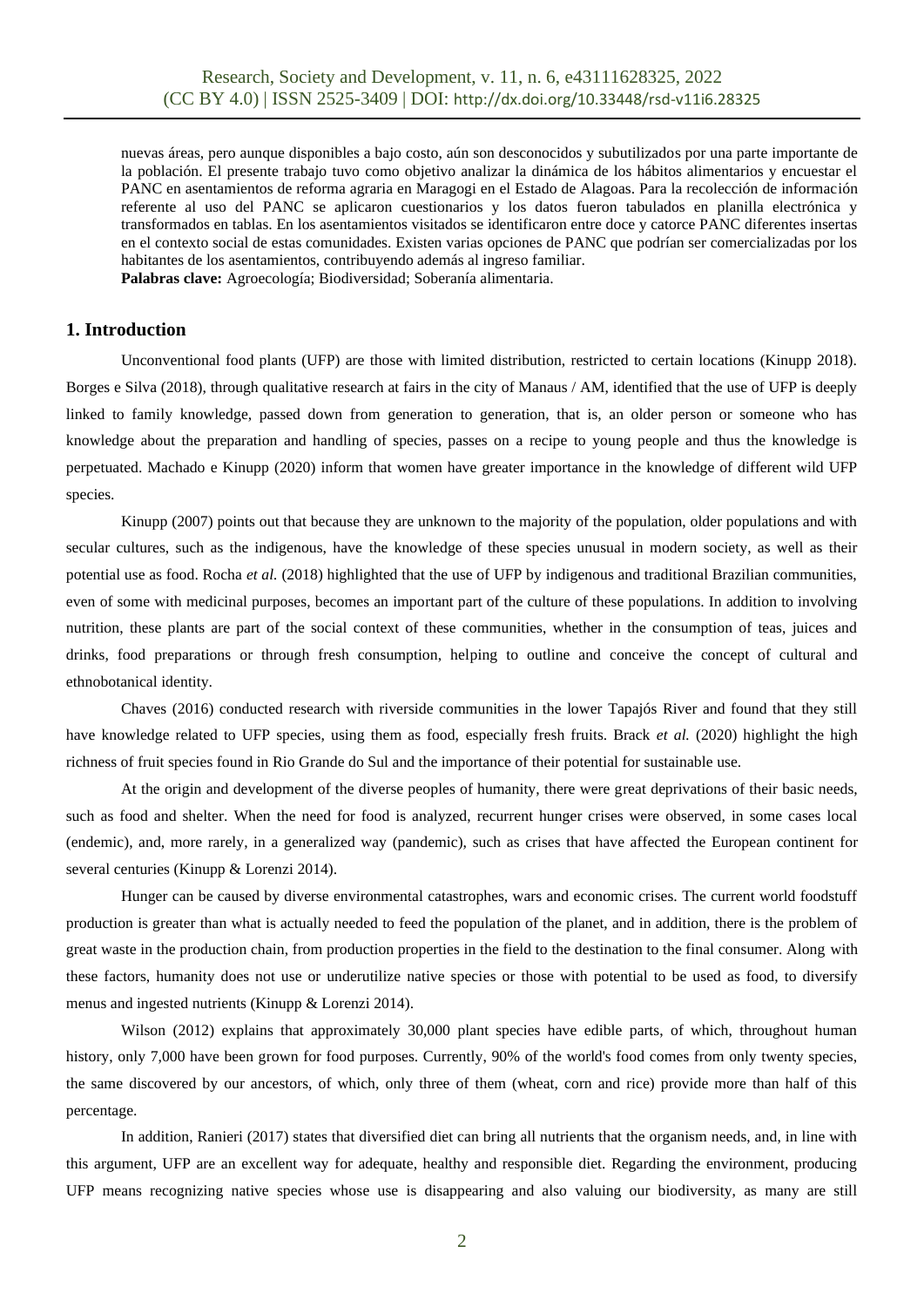underutilized as food. Many unconventional plants, due to their resistance and varied production, guarantee healthy diet, available all year round and at low cost.

Discussions have been held since the 1980s about food and nutritional security and sovereignty of the population, including with farmers, as well as the ways in which food is produced and obtained (Carneiro *et al.* 2012). Thus, there is great interest on the part of several areas on the theme of food and nutritional sovereignty and the relationship with agroecology, ethnobotany, unconventional food resources, among others (Rufino 2008).

The concept of Food Sovereignty is born in counterpoint to the concept of Food Security established by FAO, as it is understood that a people to be free must be sovereign and that sovereignty passes through food. Thus, it is the inherent rights of peoples to produce their own food and to define their own sustainable policies and strategies for food production, distribution and consumption, which guarantee the right to food for all their population, based on small and medium production, respecting their own cultures and the diversity of peasant production modes (MPAB 2016).

There is high potential in these unconventional plant species, in addition to developing fast in the Brazilian soil, which has very diverse flora. Adverse to this reality, the agricultural matrix in the country is based on the commercial exploitation of a few exotic species that have been domesticated (Kinupp & Lorenzi 2014).

The Ministry of the Environment (MAPA 2010) reports that despite all the knowledge about native species, most of the national economic activities is based on exotic species. Sugarcane comes from New Guinea, coffee from Ethiopia, rice from the Philippines, soy and orange from China, cocoa from Mexico and wheat have Asian origin. The Brazilian agribusiness sector alone accounts for about 40% of the national GDP.

The value of Brazilian biodiversity is incalculable, and its reduction compromises the sustainability of the environment, the availability of natural resources and, thus, life on Earth. In contrast, its conservation and sustainable use result in incalculable benefits for humanity. Thus, studies searching for better use of the Brazilian biodiversity should be intensified (MAPA 2010).

Another alarming issue is the end of natural resources and the increasing loss of our biocapacity, which is the capacity of ecological systems to generate natural resources and absorb the waste generated. That is, the required area is increasing considerably over the past few decades, significantly overcoming the available biocapacity area. In addition, there is an increasing need for transport flows for highly processed and packaged products, since many come from long distances, which generates greater emission of gases that contribute to the greenhouse effect (WWF 2018).

Dutra (2013) reported that the substitution of traditional foods for industrialized products threats the food sovereignty of many rural families and results in greater dependence on external foods with high financial cost for these populations.

In this sense, Ranieri (2017) reported that UFP must be related to what the local environment can provide. The interest is not to import food from distant locations, but to maximize what can be offered around a certain location. All regions of Brazil have great potential for exploring unconventional food plants, whether they are native or originating elsewhere.

Conventional vegetables and legumes, such as kale, carrots and potatoes, have very similar care in relation to their cultivation and need fertile soils, with periodic irrigation and abundant sunlight. However, many UFP have different needs and can occupy spaces where there is little sunlight, whose soil is not as fertile, or too humid or dry for conventional crops. In addition, when cultivated by farmers, UFP help to take advantage of previously unproductive areas, and since they have different seasonal requirements, they can manage to bring greater supply of food throughout the year (Ranieri 2017).

In 2002, Brazil published Decree No. 4.339, which instituted the principles and guidelines for the implementation of the National Biodiversity Policy. In 2006, through Law 11.346, the National System for Food and Nutritional Security -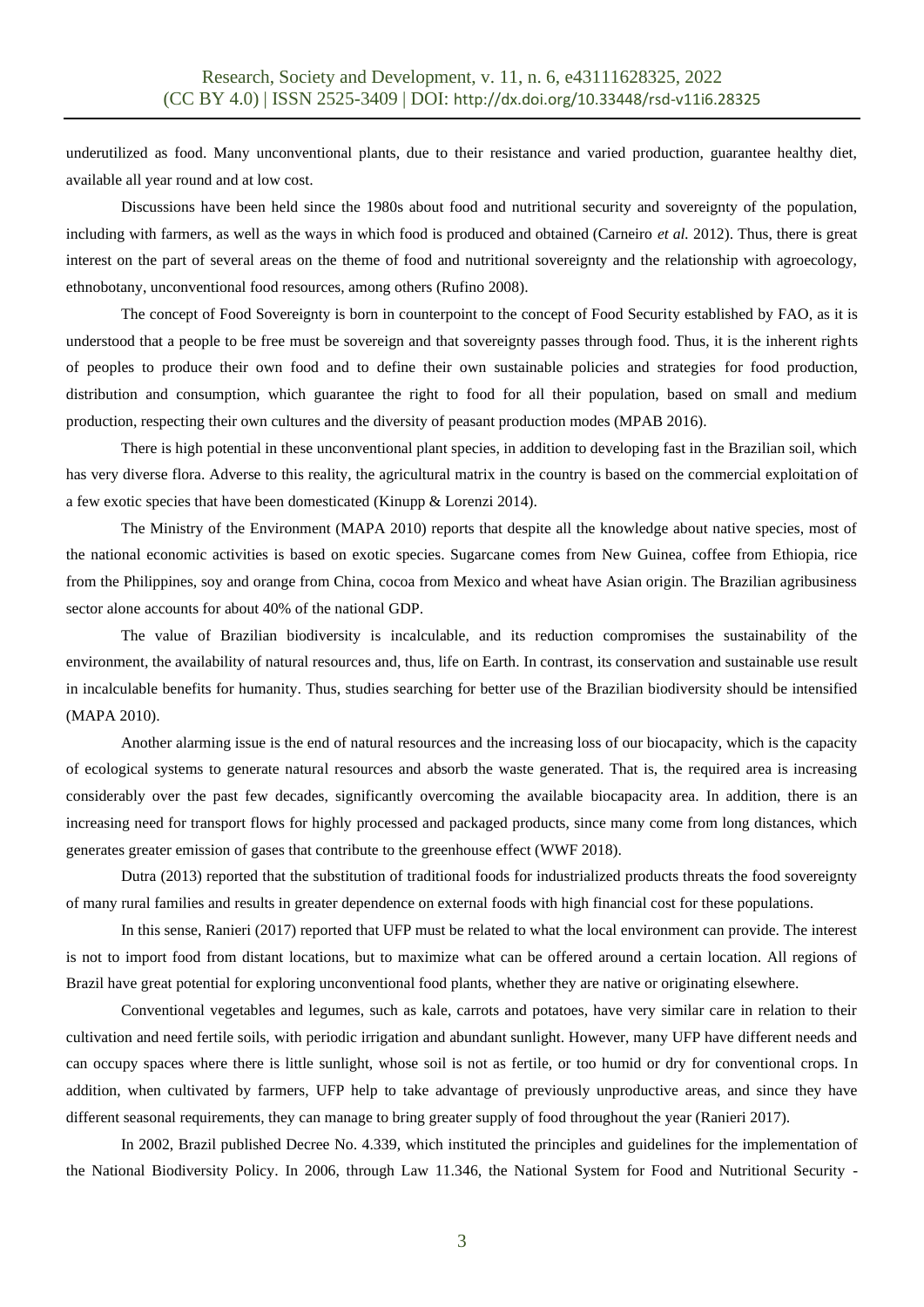SISAN was established. In 2010, Decree No. 7.272 / 2010 was published, which regulates Law No. 11.346 and establishes the parameters for the elaboration of the National Food and Nutrition Security Policy.

Although at the time of publication of these legal instruments, the acronym "UFP" had not yet appeared, in its various articles it is possible to perceive the government's interest in preserving the country's biological diversity.

Unconventional food plants can be included in the preservation of the Brazilian green heritage, in addition to other topics, such as food sovereignty and security. One of the results that may have correlation with these policies focused on food sovereignty was the exit of Brazil in 2014 from the United Nations Hunger Map (Brasil 2014).

At state level, the government of Amazonas recently sanctioned Law 4.813, of April 17, 2019, which requires the Executive Branch to create a Program to Encourage the Cultivation and Commercialization of Unconventional Food Plants. The program seeks to encourage the growth of family farming through the process of agroecological transition with no use of pesticides to improve the quality of life of consumers through UFP, including being able to adopt measures to reduce and / or exempt taxes and fees that affect or come to affect cultivation and the marketing of UFP.

Accordingly, the city hall of Jundiaí / SP, through a project developed by the Department of Food and Nutrition, will make the city the first in the world to include UFP species in school meals. The project, called "Inova na Horta", is part of the Innovative School Program, which aims to add nutritional value to children's food, in addition to spreading knowledge to families. The work that inspired the work in the city was developed in a school in São Paulo under the supervision of Guilherme Reis Ranieri, from the Kairós Institute, an NGO responsible for implementing this program (TVTECJ 2019).

In Alagoas, although there are no reports of public policies aimed at stimulating the marketing and consumption of UFP, it was disclosed in the television program that a school in the municipality of Paripueira is using "moringa" leaves (*Moringa oleifera*) to feed children in day care institutions, a project developed by NGO "Associação Comunitária e Beneficente Vila Ana Maria – ABEVILA" (PortalG1 2019).

Oliveira Júnior et al. (2018) listed more than a hundred native species capable of developing economic activities in Joanópolis / SP. The local biodiversity and natural resources are capable of promoting improvement in the quality of life of local populations, with greater ecological balance and social justice. Thus, it is possible to perceive that there is economic potential in new productive chains of sociobiodiversity.

Kinupp & Lorenzi (2014) cataloged about 351 UFP species that they considered the most promising. As Brazil is a country with great fauna and flora, it is natural that there is high diversity of species that can be used as food. In fact, in many cases, a particular plant or part of a plant may be of common use to the inhabitants of one location, but in another region it may be of no value, and ends up not being used by that particular population.

Seeking to change this scenario, further scientific works are needed to increase the list of UFP as viable alternative to food sovereignty and nutritional diversity, but currently studies in this area are scarce, especially in Alagoas.

In general, studies related to unconventional plant species involve communities in need and in situations of social risk, such as indigenous peoples, agrarian reform settlements, riverside communities, among others.

The knowledge obtained in scientific works of this nature, when passed on to these populations, can cause positive changes in their food and nutritional security.

This work aimed to analyze the dynamics of the eating habits and survey and identify Unconventional Food Plants most commonly used in agrarian reform settlements in the municipality of Maragogi, state of Alagoas.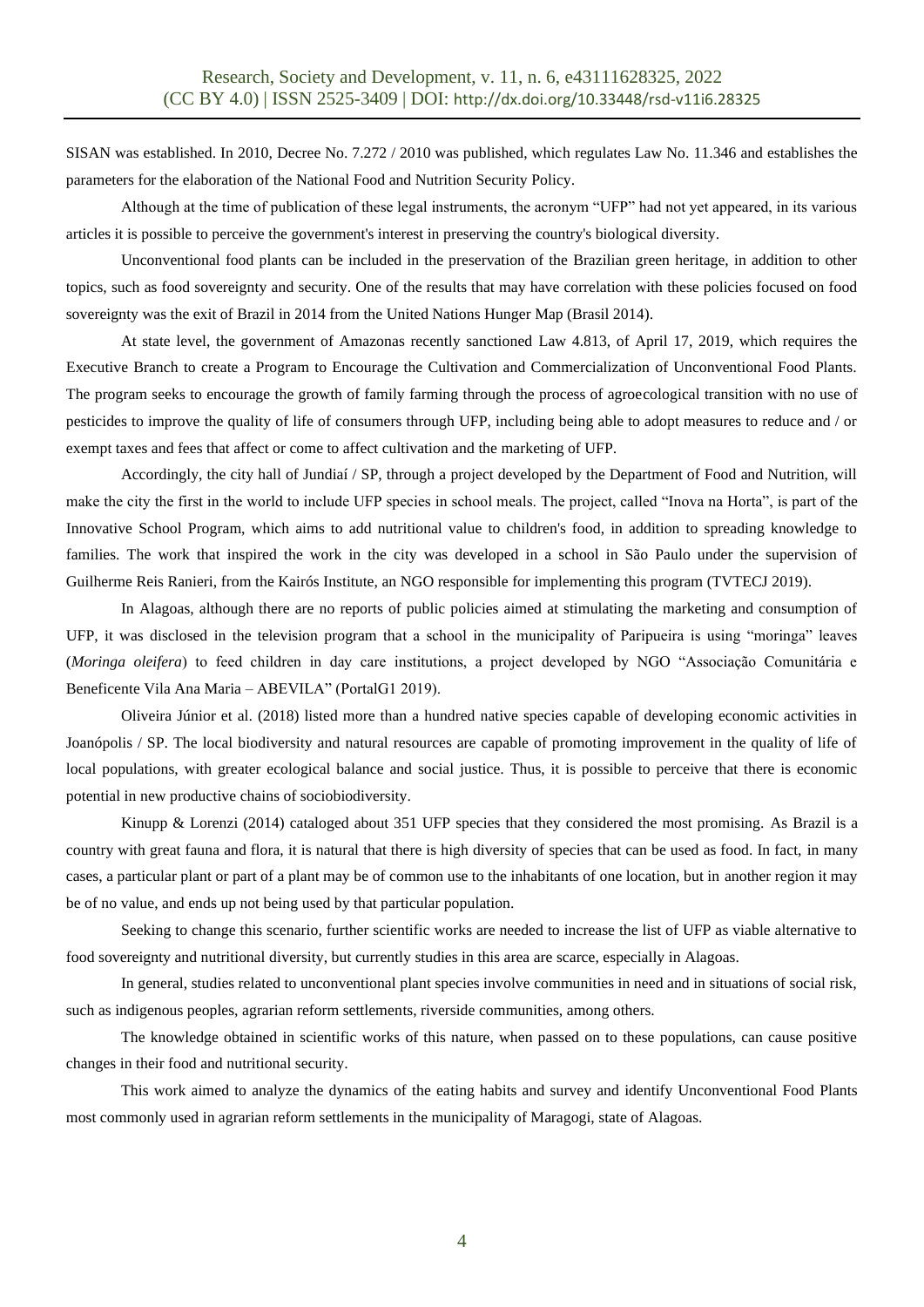## **2. Methodology**

The aim of the present applied scientific research was focused on the acquisition of empirical knowledge, acquired through the experiences reported by interviewees.

This is a descriptive research, which approached both quantitative and qualitative aspects (Pereira, et al., 2018). With regard to information collection procedures, bibliographic research, case study and field research were carried out.

Quantitative data were treated in electronic spreadsheet, which served as a basis for the creation of graphs and tables presented.

The research was carried out in agrarian reform settlements carried out by the National Institute of Colonization and Agrarian Reform - INCRA, in the city of Maragogi, located in the Eastern Alagoas Mesoregion.

The settlement areas were chosen in conjunction with the Rural Workers Union, giving preference to the oldest rural settlement projects.

The total number of settlements selected was three of which in Maragogi: Nova Jerusalem, Itabaiana and Junco.

The choice for these communities was due to the fact that they already present reports of UFP consumption by their population, which allowed analyzing the species that occur in the region. Field visits in settlements were performed.

Interviews were conducted from October 2018 to April 2019 with farming families living in settlements, seeking for a population sample of at least 15%, with each respondent representing only one settled family.

During the research process, the collaboration of the community leader was sought in the dialogue with interviewees, community members and in the synthesis of information in meetings with the participation of interviewees. The interviewed families were indicated by the community during the meeting for the presentation of the research project.

The applied research form followed the semi-structured pattern, without neglecting any information that emerged and was considered important for the study. The interview form contained direct questions to obtain information about UFP, their handling and the context of their use. The synthesis of information about UFP consisted of their scientific name, popular name, parts consumed, reason for use and amount of citations by interviewees. Data obtained were treated in electronic spreadsheet, which served as basis for the creation of graphs and tables.

The identification of plants was performed during field visits, together with residents of settlements, who identified plants that occurred locality through their respective popular names. Photographic records were also performed.

To identify the name and other aspects, the UFP Identification Guide, nutritional aspects and illustrated recipes were used, elaborated by Kinupp e Lorenzi (2014).

After correct identification, in addition to other information available in the mentioned Guide, studies related to certain plants were sought in the scientific literature, aiming at obtaining nutritional, general and culinary data.

## **3. Results and Discussion**

When crossing the number of interviewees and families living in settlements (Table 1), it was found that the minimum desired percentage of the population sample (15%) was reached.

| <b>SETTLEMENTS</b>           | <b>FAMILY</b> | INTERVIEWED* | % REACH |
|------------------------------|---------------|--------------|---------|
| Nova Jerusalém (Maragogi/AL) |               | 50           | 96%     |
| Junco (Maragogi/AL)          | 40            | 20           | 50%     |
| Itabaiana (Maragogi/AL)      | 70.           |              | 19%     |
|                              |               |              |         |

**Table 1:** Population sampling of interviewees in settlements.

\* Each interviewee corresponds to a settled family member. Source: Authors.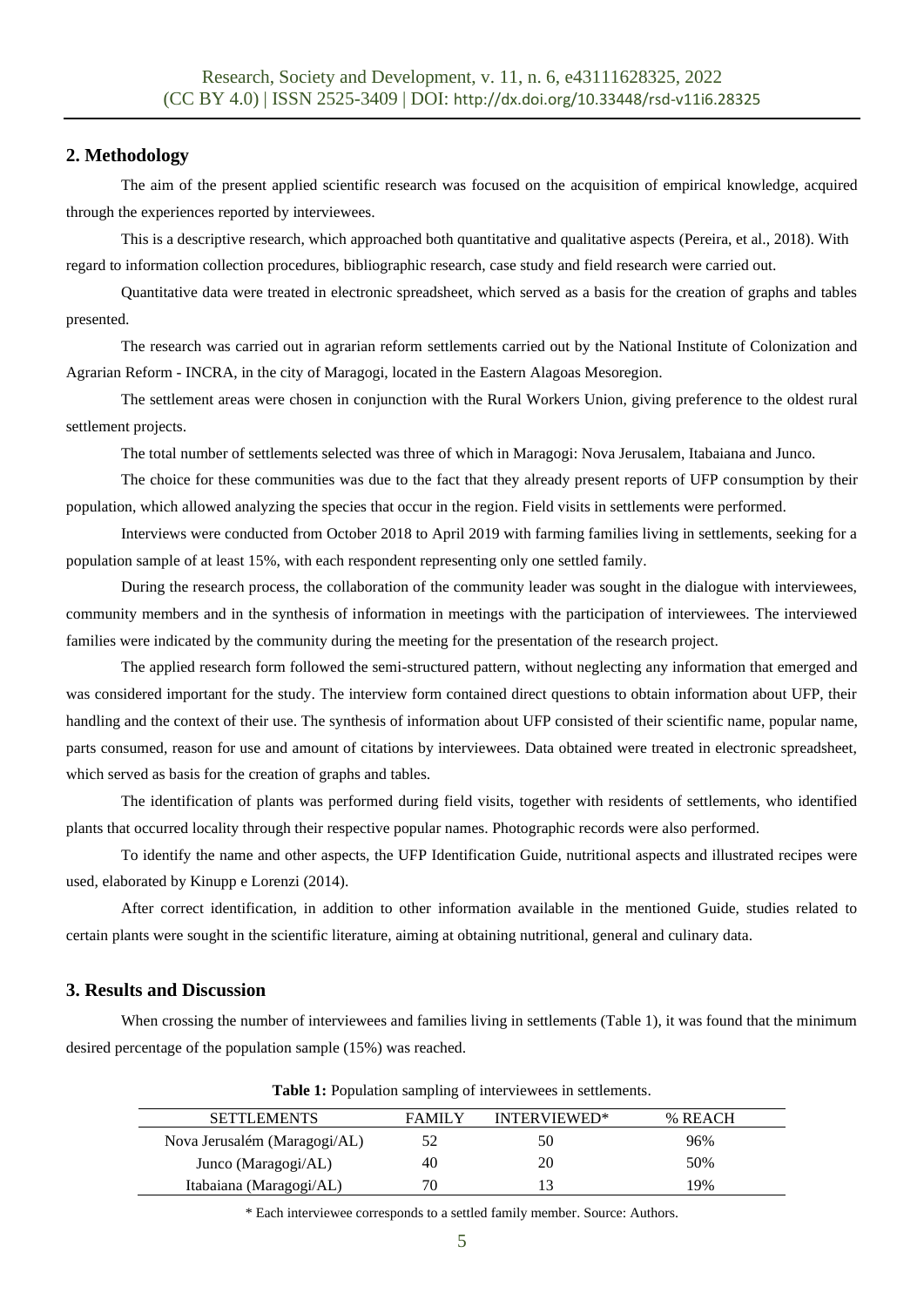In the Nova Jerusalem settlement, 96% sampling was achieved. This high percentage of interviews was due to the easy contact with interviewees at this location, since the Maragogi campus of IFAL is located within the settlement.

The results of this applied research in the Maragogi settlements revealed important information about the dynamics of these communities in the use of unconventional plant species. It was observed that UFP are not always valuable for marketing or for use in the daily diet of these communities.

As they are residents of agrarian reform settlements, most respondents have agriculture as their main source of income. Products are usually sold at fairs of organic agriculture, spread across the city of Maceió, capital of Alagoas. Most products are of conventional use, but in some fairs, UFP are already marketed.

Despite having satisfactory production, fair marketers reported difficulties in marketing, informing that the routine is tiring and almost always they return home with most of the production.

Better disclosure of the benefits of these products can help improve sales such as the creation and partnerships with consumer networks.

Coradin *et al.* (2011) reported that the conservation of these native species and their appropriate use as food source can increase the food diversity and the income of rural producers.

Most respondents in settlements have only incomplete primary education, which can be justified by the fact that they are predominantly farmers, who do not have easy access to education.

Although most interviewees do not know the acronym UFP, promoting a dialogue about the consumption of some plants that grew close to their homes and that were not normally intended for marketing, it was possible to identify that all communities used or use some species that fall into the UFP category, some for food purposes and others for medicinal purposes.

Kinupp e Lorenzi (2014) reported that there is a need to expand the botanical, reproductive, ecological, genetic and molecular studies of UFP and native fruits aiming at increased production in properties and use as food, as well as the need for further scientific research on bromatological characteristics and nutritional value. Studies involving food technology are also important, seeking the most appropriate use of a given species in the context in which it is inserted.

When asked how they became aware of these unconventional food plants, 54% of respondents in the Nova Jerusalem settlement reported that they did not know that they could be used as food; however, 34% reported to have acquired knowledge through family members, and only 10% acquired knowledge through social media.

In the Junco settlement, 75% of interviewees reported that they learned about it through popular wisdom. Accordingly, Kinupp e Barros (2007) reported that changes that occurred in the profile of the rural population due to urbanization phenomena and rural exodus, as well as advertising from the industrialized food industries, favored that unconventional food resources gradually lose space in the daily diet of Brazilians.

According to results, it appears that UFP are used in their communities mainly because they occur in the vicinities of their homes or for medical use.

In line with the fact that the UFP consumption is linked to a certain plant being common in the region where people live, Justen (2013) conducted a research on the use of native food plants in the state of Santa Catarina and verified that the collection and use of native products are made occasionally by populations living near the Santa Catarina forests.

However, there were only a few experiences of collection and marketing of fresh or processed fruits of native species, but with little commercial use, evidencing lack of knowledge of the nutritional and economic potential of these species.

This lack of knowledge was also observed in the evaluated settlements. Practically all UFP found are not used in the ordinary diet of residents, with some exceptions. Consequently, cultivation for commercial purposes is also not carried out.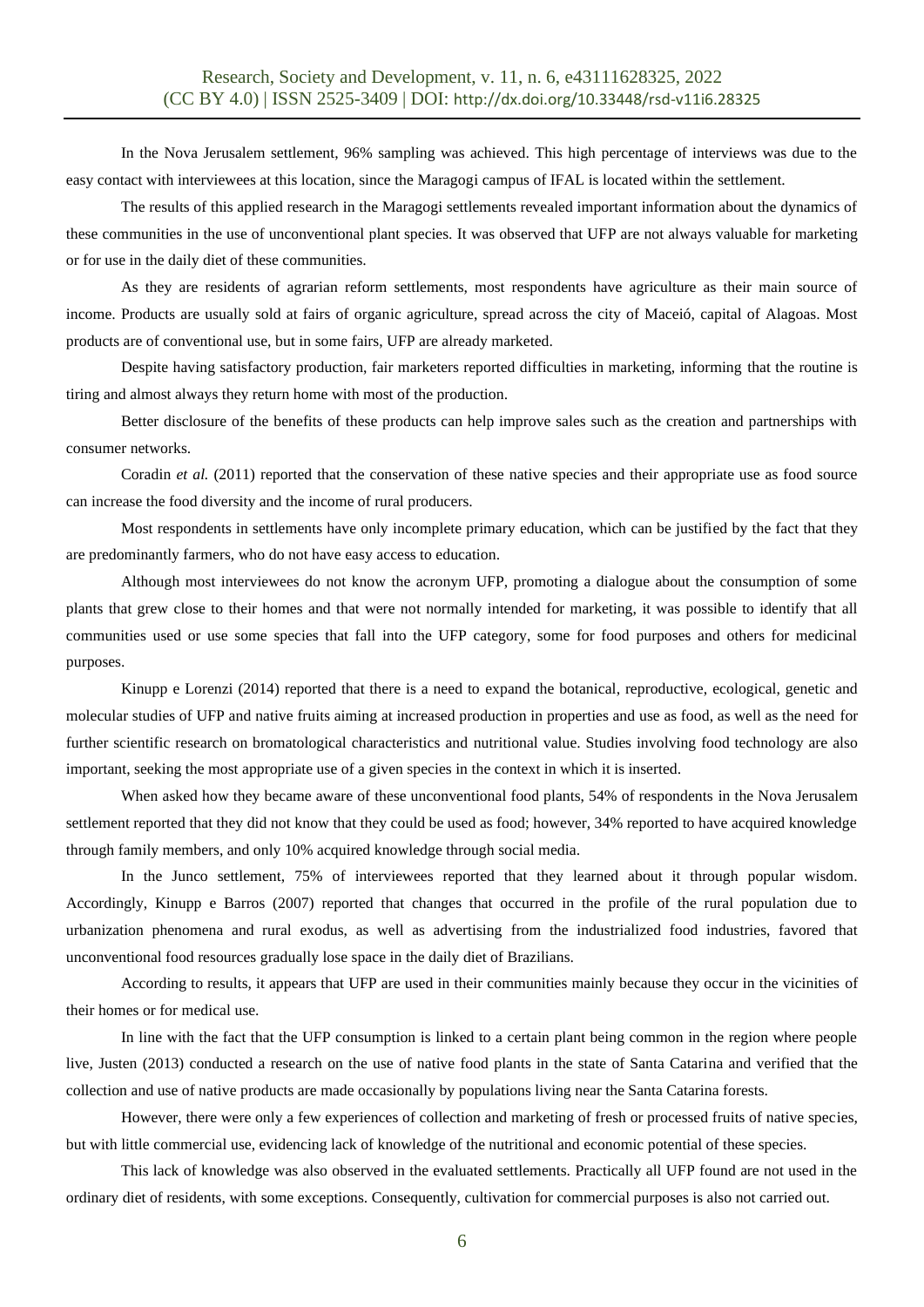According to Table 2, the plants most used in the Nova Jerusalem, Itabaiana and Junco settlements are "taioba", "coração/mangará/umbigo da bananeira", "batata-da-praia", "papoula" and "abóbora" leaves.

| Table 2: Popular name, edible parts, uses and number of citations (including percentage) of Unconventional Food Plants |  |  |  |  |
|------------------------------------------------------------------------------------------------------------------------|--|--|--|--|
| (UFP) cited by respondents in Nova Jerusalem, Itabaiana and Junco settlements. Maceió-AL, 2019.                        |  |  |  |  |

| Settlements                       | <b>POPULAR</b><br><b>NAME</b> | <b>CONSUMED</b><br><b>PARTS</b>        | <b>USES</b>             | <b>CITATION</b> | %     |
|-----------------------------------|-------------------------------|----------------------------------------|-------------------------|-----------------|-------|
|                                   | Taioba                        | Leaves                                 | Stews, soups            | 16              | 31%   |
|                                   | Bananeira                     | Heart                                  | Stews, syrup            | 8               | 16%   |
|                                   | Mandioca                      | Leaves                                 | Stews, cake             | $\overline{4}$  | 8%    |
|                                   | Hortelã Grosso                | Leaves                                 | Soups, jelly            | 4               | 8%    |
|                                   | Alfavaca                      | Leaves                                 | Fish                    | 3               | 6%    |
|                                   | Abóbora                       | Leaves                                 | <b>Stews</b>            | 3               | 6%    |
| <b>NOVA</b>                       | Hortelã Miúda                 | Leaves                                 | Seasoning, tea          | 3               | 6%    |
| <b>JERUSALÉM</b><br>(MARAGOGI/AL) | Batata-da-praia               | <b>Stews</b><br>Leaves                 |                         | 2               | 4%    |
|                                   | Papoula/Hibisco               | Flowers<br>Tea                         |                         | 2               | 4%    |
|                                   | Coentrão                      | Leaves, roots<br><b>Stews</b>          |                         | 2               | 4%    |
|                                   | Ixora Laranja                 | Fruits, flowers<br>Salad               |                         | 1               | 2%    |
|                                   | Almeirão                      | Leaves                                 | Stews, seasoning        | 1               | 2%    |
|                                   | Ixora Pink                    | Flowers                                | Salad                   | 1               | 2%    |
|                                   | Ora-pro-nóbis                 | Leaves                                 | <b>Stews</b>            | $\mathbf{1}$    | 2%    |
|                                   |                               |                                        |                         | 51              | 100%  |
|                                   | Bananeira                     | Coração/mangará,<br>fruto verde, casca | Tews, syrup             | 4               | 21%   |
|                                   | Taioba                        | Leaves                                 | Stews, soups            | 4               | 21%   |
|                                   | Bredo/Caruru                  | Leaves e seeds                         | <b>Stews</b>            | 2               | 11%   |
|                                   | Batata-da-praia               | Leaves                                 | <b>Stews</b>            | $\mathbf{1}$    | 5%    |
|                                   | Papoula/Hibisco               | Flowers                                | Tea, salad              | $\mathbf{1}$    | 5%    |
| <b>ITABAIANA</b>                  | Coentrão                      | Leaves, roots                          | <b>Stews</b>            | $\mathbf{1}$    | 5%    |
| (MARAGOGI/AL)                     | Feijão-de -Porco              | Seeds                                  | Stews, salad            | 1               | 5%    |
|                                   | Abóbora                       | Seeds, leaves                          | <b>Stews</b>            | $\mathbf{1}$    | 5%    |
|                                   | Batata de Araruta             | Roots                                  | <b>Stews</b>            | 1               | 5%    |
|                                   | Bredo-de-Porco                | Leaves                                 | Sauces, soups,<br>stews | 1               | $5\%$ |
|                                   | Mandioca                      | Leaves                                 | Stews, cake             | $\mathbf{1}$    | 5%    |
|                                   | Vinagreira                    | Flowers                                | Stews, jelly            | $\mathbf{1}$    | 5%    |
|                                   |                               |                                        |                         | 19              | 100%  |
| <b>JUNCO</b><br>(MARAGOGI/AL)     | Taioba                        | Leaves                                 | Stews, soups            | 10              | 24%   |
|                                   | <b>Bredo</b>                  | Leaves e seeds                         | Stews, suflês           | 6               | 15%   |
|                                   | Bananeira                     | Heart                                  | Stews, syrup            | 4               | 10%   |
|                                   | Mandioca                      | Leaves                                 | Stews, cake             | 4               | 10%   |
|                                   | Papoula/Hibisco               |                                        | Tea                     | 3               | 7%    |
|                                   | Alfavaca                      | Leaves                                 | Fish                    | 3               | 7%    |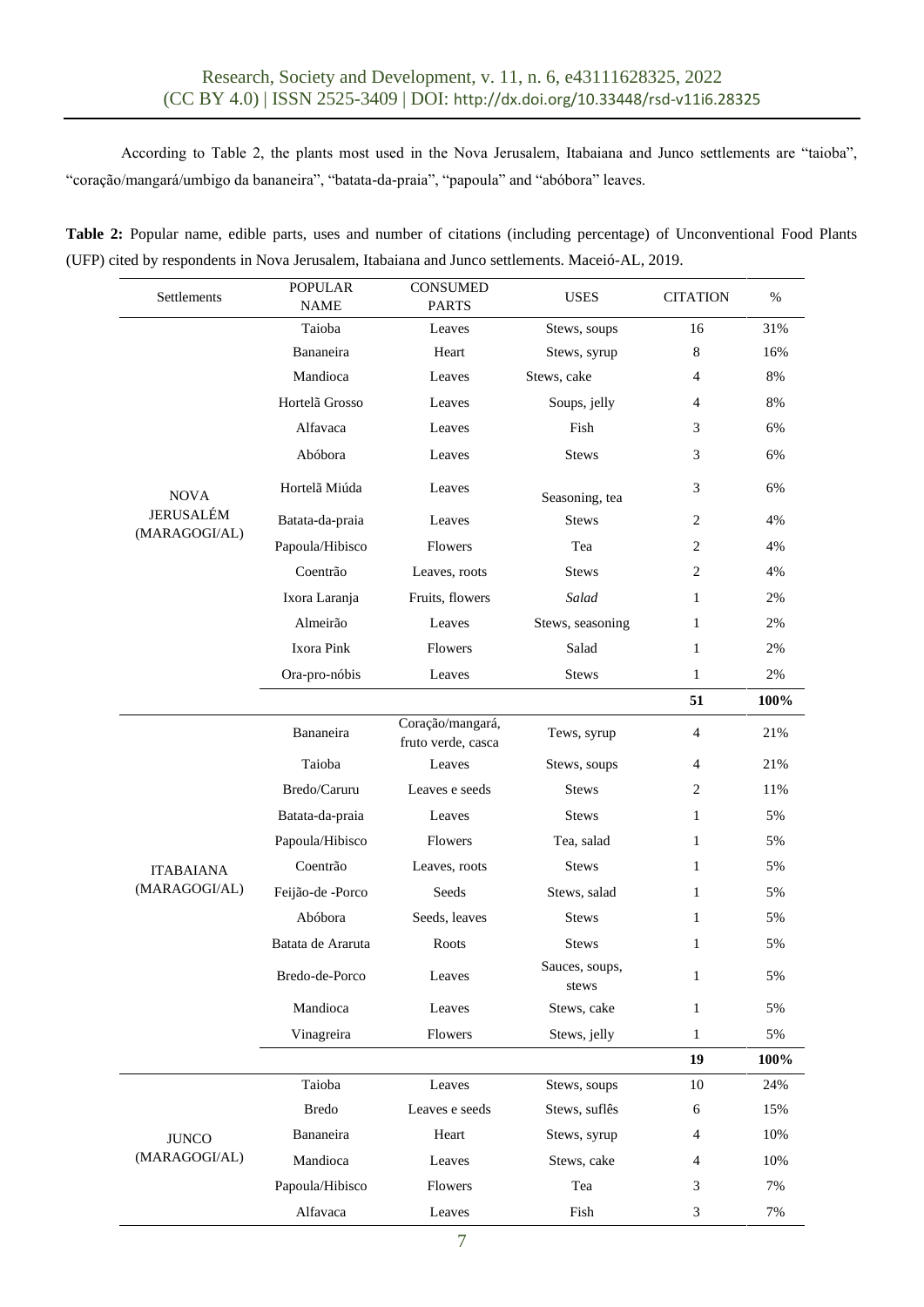|                         |                |                    | 41             | 100% |
|-------------------------|----------------|--------------------|----------------|------|
| João ou Major-<br>Gomes | Leaves         | Stews, cake, salad | 1              | 2%   |
| Batata-da-praia         | Leaves         | <b>Stews</b>       | 1              | 2%   |
| Ixora Pink              | <b>Flowers</b> | Salad              |                | 2%   |
| Moringa                 | Leaves, seeds  | <b>Stews</b>       | 2              | 5%   |
| Jaca                    | Seeds          | <b>Stews</b>       | $\overline{c}$ | 5%   |
| Abóbora                 | Seeds, leaves  | <b>Stews</b>       | $\overline{c}$ | 5%   |
| Caruru                  | Leaves e seeds | <b>Stews</b>       | $\overline{c}$ | 5%   |
|                         |                |                    |                |      |

Source: Authors.

Barreira *et al.* (2015) identified 59 different UFP in rural communities of Viçosa / MG. In the present study, through interviews in the settlements and field visits, it was possible to identify the following numbers of different UFP: 14 in the Nova Jerusalem settlement; 12 in Itabaiana settlement and 13 in Junco settlement. When the total found in the four settlements was analyzed, 24 different UFP were found. As reported by Tuler *et al.* (2019), the results found demonstrate great knowledge of the community about the diversity of local plants used as food.

Upon verifying which three plants were most cited by respondents in each settlement, two were among the most cited in all three study sites, which were "coração ou mangará da bananeira" and "taioba".

During dialogue with an interviewee from the Itabaiana settlement, one of the oldest settlers, it was revealed that some residents used UFP as an alternative to conventional food in times of scarcity, such as "moringa", popularly called "carne-depobre" due to the high protein content of its leaves, when there was no financial resource for the purchase of animal protein.

Although the use of leaves is the most common, Kinupp e Lorenzi (2014) reported that "ora-pro-nobis" fruits are rich in carotenoids, and when immature are source of vitamin C, which can be used in the production of juices, jams, mousses or liqueurs. The flowers of this species can also be used for food purposes, such as salads and omelets.

Most interviewees did not mention the use of part of conventional species that are usually planted and marketed, but it is important to emphasize the total use and avoid waste. Sweet potato is widely cultivated in all surveyed settlements; however, residents commonly only use tuberous roots. However, the leaves and bark of this species can also be used.

Pacheco *et al.* (2012) developed two foods using sweet potatoes with skin: a cake and a salty food. Sensory evaluation was performed with 20 untrained tasters. The salty food was approved by more than 90% and sweet cake was approved by more than 85%, indicating that the full use of foods is a sustainable alternative against waste, allowing the preparation of tasty and healthy foods. Cardoso *et al.* (2016) developed some UFP-based sweets, such as "baru" chocolate truffle, "hibiscus" alfajor and pink pepper candy. These sweets were marketed and consumers were extremely receptive. Some types of sweets were totally sold.

"Taioba" leaves are used as food supplement in the school meal of a school located in the Murici settlement. According to Kinupp e Lorenzi (2014), this plant is widely used as food in some states, mainly Minas Gerais and Rio de Janeiro. Both leaves and roots (rhizomes) are used, but they should only be consumed after being submitted to appropriate cooking process (bleaching), since there is calcium oxalate at low concentrations in this plant (Kinupp & Lorenzi, 2014). It was found that some interviewees use some specific UFP because it is tradition in some events, such as "bredo-de-porco" leaves used for Friday lunch during Holy Week.

"Bredo-de-porco", also known as "erva-tostão", "pega-pinto", "amarra pinto" and "tangará" is a type of wild spinach, but to be suitable for consumption, its leaves must be harvested very young and scalded, as they appear to have a certain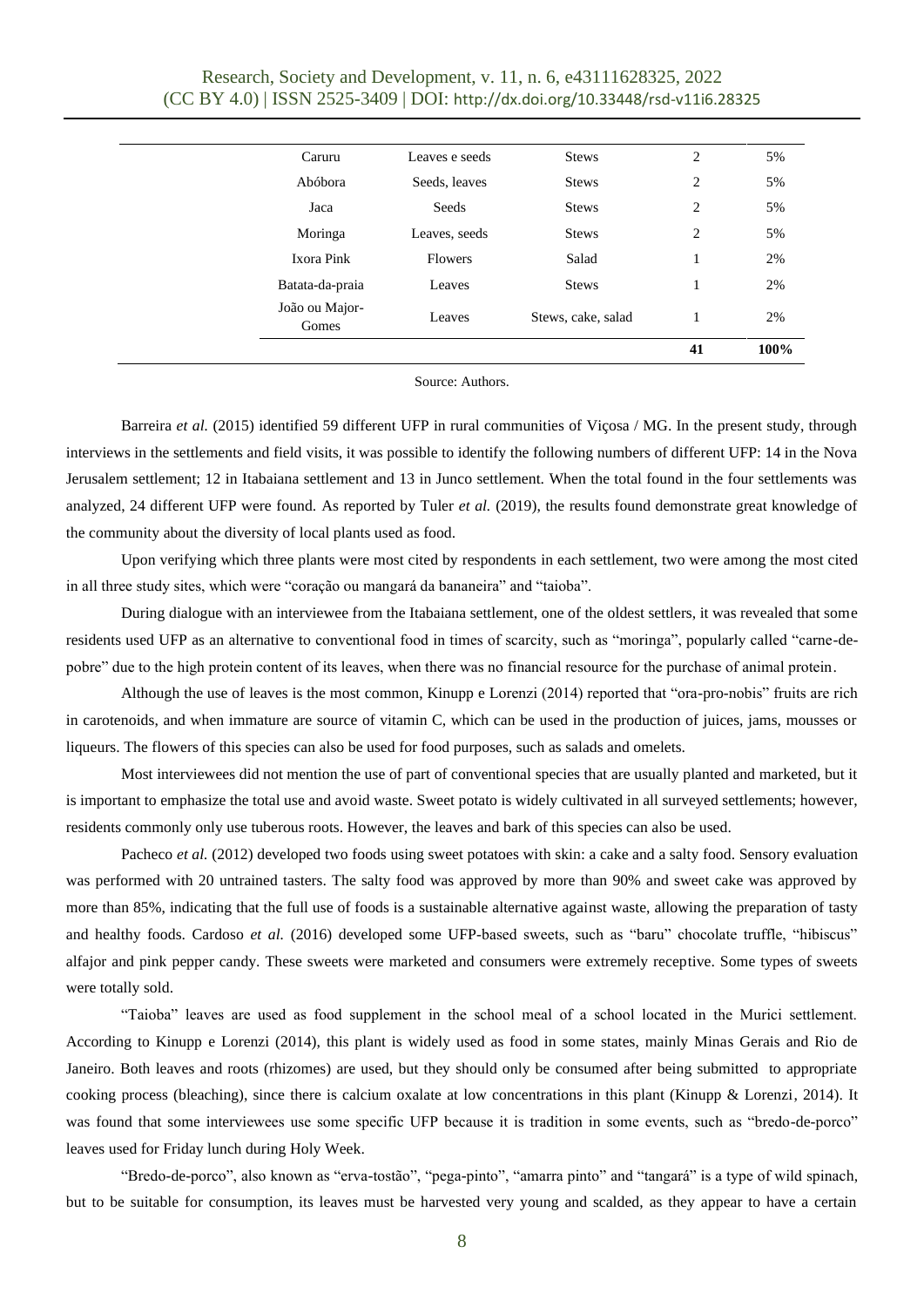content of calcium oxalate in their composition. Leaves can be used in stews, sauces and soups. It is a species with diverse medicinal uses, popular in Brazil and in the world, with leaves having antioxidant potential and antimicrobial action, and probable being source of carotenoids, requiring deeper bromatological studies (Kinupp & Lorenzi 2014).

Respondents reported that some species are used exclusively for medicinal purposes, but are also used as food, such as mint and "coração da bananeira", for example (Table 2). Silva (2017) reported that there is concentration of studies on plants of medicinal use in the state of Amazonas (Monteiro 1988; Vásquez *et al.* 2014). Nevertheless, other studies aim to understand the food uses of these species. Chaves (2016) studied UFP at Resex Arapiuns-Tapajós, in the state of Pará, and identified 80 plants. On the other hand, Costa e Mitja (2010) studied how plant resources were used by eleven families that live in the rural area of Manacapuru / AM, and found that of the total of 173 species, 68 are used as food. Fernandes (2012) recorded 45 plnts in his survey of forest species for food use in the Tunuí-Cachoeira indigenous community.

#### **4. Conclusion**

In each settlement under study, twelve to fourteen different UFP were identified in the social context of these communities, and in the total of the three settlements, twenty-four different UFP were identified.

There are several UFP options that could be marketed by residents of these settlements, either in the fresh form or processed (adding value), thus being able to improve the family income of settlers. As they are rustic species, production cost would not be high.

## **References**

Brack, P., Köhler, M., Corrêa, C., Ardissone, R., Sobral, M. & Kinupp, V. (2020) Frutas nativas do Rio Grande do Sul, Brasil: riqueza e potencial alimentício. *Rodriguésia,* 71.

Brasil. (2002) *Decreto nº 4.339 de 22 de agosto de 2002. Institui princípios e diretrizes para a implementação da Política Nacional da Biodiversidade.* Diário Oficial da União, Seção 1, Brasília, DF[. http://www.planalto.gov.br/ccivil\\_03/decreto/2002/D4339.htm.](http://www.planalto.gov.br/ccivil_03/decreto/2002/D4339.htm)

Brasil. (2006) *Lei 11.346 de 15 de setembro de 2006. Cria o Sistema Nacional de Segurança Alimentar e Nutricional - SISAN.* Diário Oficial da União, Seção 1, Brasília, DF[. http://www.planalto.gov.br/ccivil\\_03/\\_ato2004-2006/2006/lei/l11346.htm.](http://www.planalto.gov.br/ccivil_03/_ato2004-2006/2006/lei/l11346.htm)

Brasil. (2010) *Decreto nº 7.272 de 25 de agosto de 2010. Regulamenta a Lei no 11.346, de 15 de setembro de 2006 e dá outras providências.* Diário Oficial da União, Seção 1, Brasília, DF. [http://www.planalto.gov.br/ccivil\\_03/\\_ato2007-2010/2010/decreto/d7272.htm.](http://www.planalto.gov.br/ccivil_03/_ato2007-2010/2010/decreto/d7272.htm)

Brasil. (2010) *Ministério do Meio Ambiente. Biodiversidade Brasileira*[. https://www.mma.gov.br/biodiversidade/biodiversidade-brasileira.](https://www.mma.gov.br/biodiversidade/biodiversidade-brasileira)

Brasil. (2014) *Brasil sai do Mapa da Fome das Nações Unidas, segundo FAO. Secretaria Especial do Desenvolvimento Social*. Brasília, DF. [http://mds.gov.br/area-de-imprensa/noticias/2014/setembro/brasil-sai-do-mapa-da-fome-das-nacoes-unidas-segundo-fao.](http://mds.gov.br/area-de-imprensa/noticias/2014/setembro/brasil-sai-do-mapa-da-fome-das-nacoes-unidas-segundo-fao)

Borges, C. K. G. D. & Silva, C. C. (2018) Plantas alimentícias não convencionais (PANC): a divulgação científica das espécies na cidade de Manaus, AM. *Revista Eletrônica Científica Ensino Interdisciplinar,* 4:11.

Cardoso, Y. R., Silva, J. A., Melo, C. S., Neves, A. C. F., Medeiros, D. F. B., Cruz, D. P., Oliveira, M. A. D., Gomes, P. M., Carvalho, L. A., Costa, D. S. G., Damião, S. T. N., Batista, A. K., Marins, R. C., Silva, B. O., Rabelo, A. D. A., Lima, I. V. & Bolina, C. O. (2016) *PANC: Aceitação de doces preparados com plantas alimentícias não convencionais durante o Sarau Cultural da UEG*. https://www.anais.ueg.br/index.php/cepe/article/view/8361.

Carneiro, F. F., Pignati, W., Rigotto, R. M., Augusto, L. G. S., Rizollo, A., Muller, N. M., Alexandre, V. P., Friedrich, K. & Mello, M. S. C. (2012) *Dossiê ABRASCO: um alerta sobre os impactos dos agrotóxicos na saúde*. Abrasco, Rio de Janeiro 88p.

Chaves, M. S. (2016) *Plantas alimentícias não convencionais em comunidades ribeirinhas na amazônia*. Dissertação de Mestrado, Universidade Federal de Viçosa, Minas Gerais, 123p.

Coradin, L., Siminski, A. & Reis, A. (2011) *Espécies Nativas da Flora Brasileira de Valor Econômico Atual ou Potencial: Plantas Para o Futuro Região Sul*. MMA, Brasília. 934p.

Costa, J. R. & Mitja, D. (2010) Uso dos recursos vegetais por agricultores familiares de Manacapuru (AM). *Acta Amazonica.* 40:49-58.

Dias, D. S. F., Deus, M. M. M. & Ireland, T. D. (2013) A contribuição do uso de dispositivos móveis para um currículo voltado a uma educação transformadora na EJA. *Revista Espaço do Currículo*. 6:280-291.